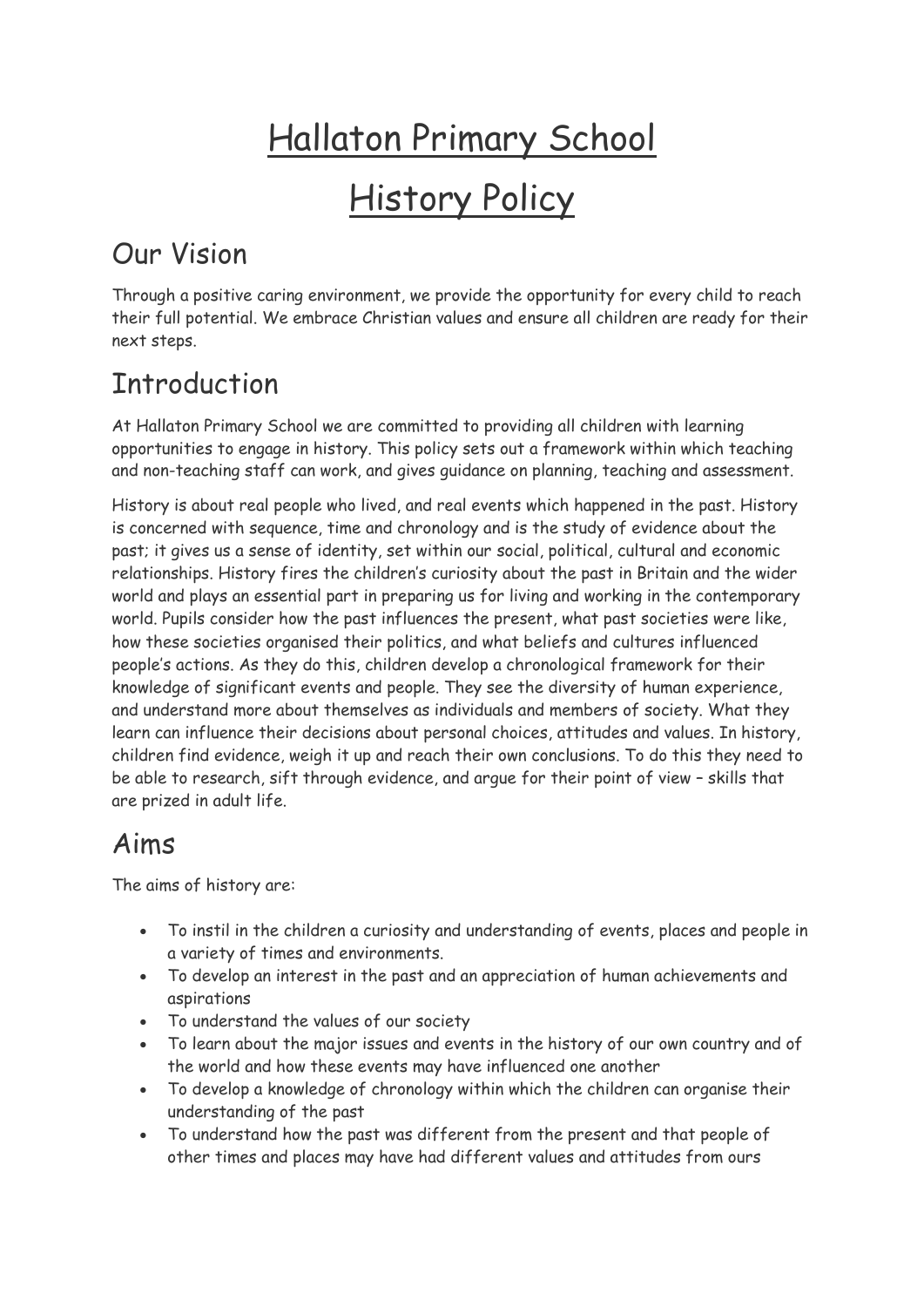- To understand the nature of evidence by emphasising the process of enquiry and by developing the range of skills required to interpret primary and secondary source materials
- To distinguish between historical facts and the interpretation of those facts
- To understand that events have a multiplicity of causes and that historical explanation is provisional, debatable and sometimes controversial.

## Curriculum

The children undertake a broad and balanced programme that takes account of abilities, aptitudes and physical, emotional and intellectual development. Through history the children learn a range of skills, concepts, attitudes and methods of working.

### Early Years

History is taught in Reception as an integral part of the topic work through child-initiated and adult led activities. The children are given the opportunity to find out about past and present events in their own lives, and those of their families and other people they know. In the Foundation stage history makes a significant contribution to developing a child's understanding of the world through activities such as looking at pictures of famous people in history or discovering the meaning of new and old in relation to their own lives.

# Key Stage 1

During Key Stage 1, pupils learn about people's lives and lifestyles. They find out about significant men, women, children and events from the recent and more distant past in Britain and the wider world. They listen, and respond to stories and use sources of information to help them ask and answer questions. They learn how the past is different from the present.

#### Key Stage 2

During Key Stage 2 pupils learn about significant people, events and places from both recent and more distant past. They learn about change and continuity in their own area, in Britain and in other parts of the world. They look at history in a variety of ways, for example from political, economic, technological and scientific, social, religious, cultural or aesthetic perspectives. They use different sources of information to help them investigate the past both in depth and in overview, using dates and historical vocabulary to describe events, people and developments. They also learn that the past can be represented and interpreted in different ways.

# Teaching and Learning

The school uses a variety of teaching and learning styles in history lessons. Our principal aim is to develop the children's knowledge, skills and understanding in history and we use a variety of teaching and learning styles in our history lessons. We believe in whole-class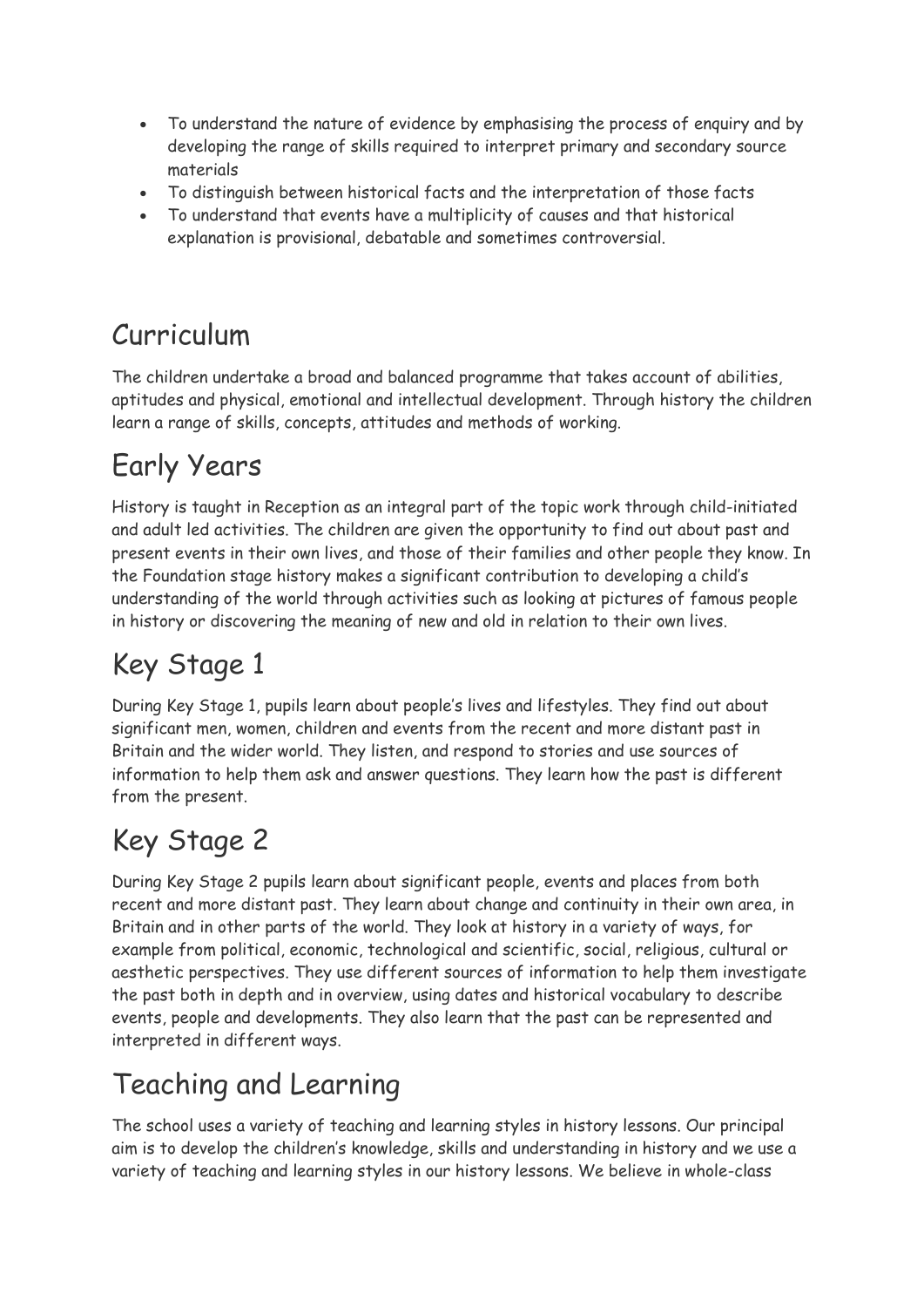teaching methods and combine these with enquiry-based research activities. We believe children learn best when:

- They have access to, and are able to handle artefacts
- They go on visits to museums and places of interest
- They have access to secondary sources such as books and photographs
- Visitors talk about personal experiences of the past
- They listen to and interact with stories from the past
- They undertake fieldwork by interviewing family and older friends about changes in their own and other people's lives
- They use drama and dance to act out historical events
- They are shown, or use independently, resources from the internet and videos
- They are able to use non-fiction books for research
- They are provided with opportunities to work independently or collaboratively, to ask as well as answer historical questions.

We recognise the fact that we have children of differing ability in all our classes, and so we provide suitable learning opportunities for all children by matching the challenge of the task to the ability of the child. We achieve this through a range of strategies which are differentiated by task, expected outcome and/or support from peers or adults.

#### History curriculum planning

At Hallaton Primary School history is taught through a topic approach alongside Design & Technology, Geography and Art. Our curriculum is carefully planned to engage and excite all our learners. Our long-term and medium-term plans map out the skills and themes covered each term for each key stage. These plans define what we will teach and ensure an appropriate balance and distribution of work across each term.

#### Assessment and Recording

At Hallaton School assessment is an integral part of the teaching process. Assessment is used to inform planning and to facilitate differentiation. The assessment of children's work is on-going to ensure that understanding is being achieved and that progress is being made. Feedback is given to the children as soon as possible, and marking work will be guided by the school's Marking Policy.

#### Monitoring

Monitoring takes place regularly through sampling children's work, and teacher planning, through a book scrutiny and lesson observations.

#### Roles and Responsibilities

The subject is led by Mrs Mallalieu andthe staff as a whole.

#### Resources